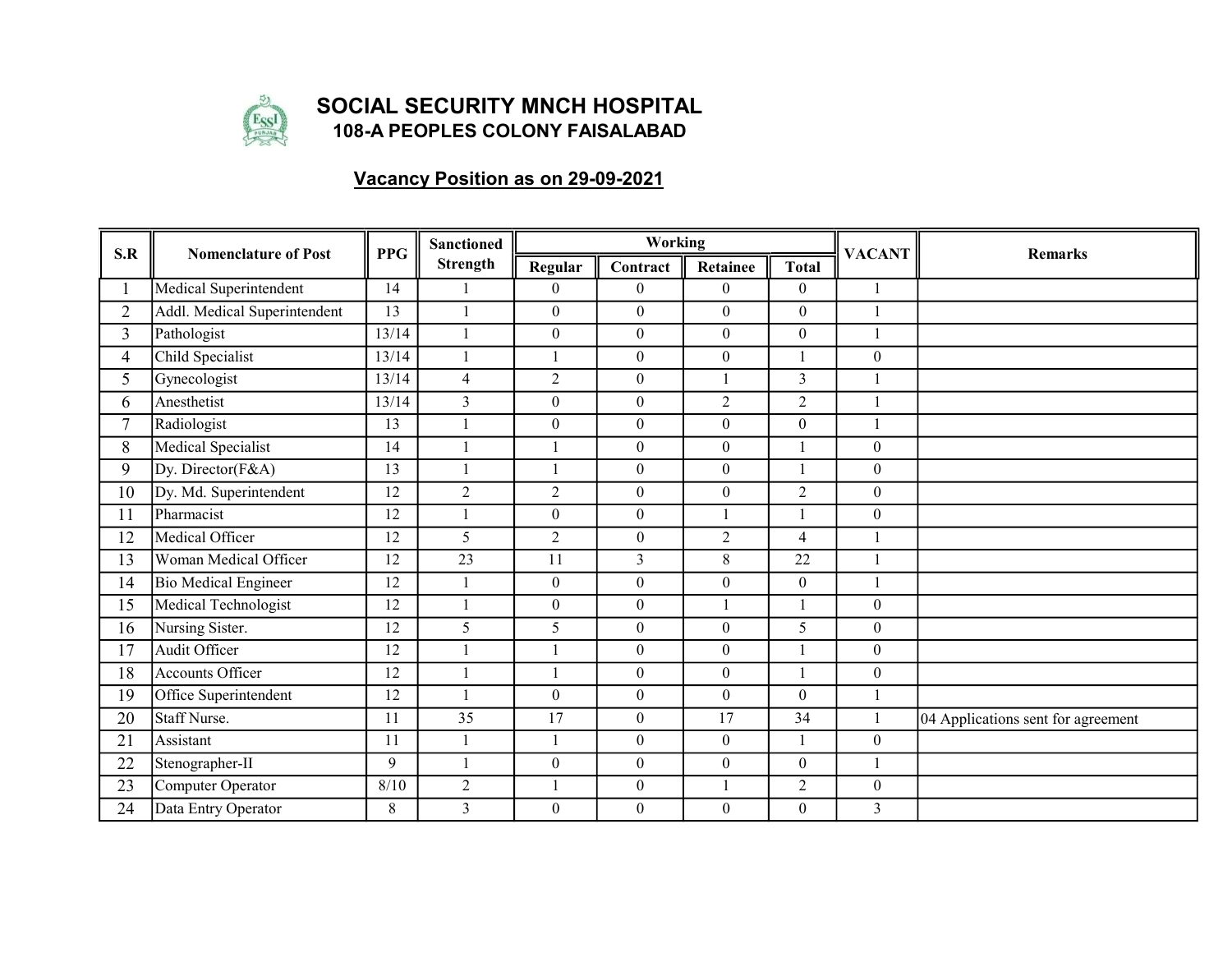| S.R             | <b>Nomenclature of Post</b>           | <b>PPG</b>     | <b>Sanctioned</b><br><b>Strength</b> | Working          |                  |                  |                  | <b>VACANT</b>    | <b>Remarks</b>                    |
|-----------------|---------------------------------------|----------------|--------------------------------------|------------------|------------------|------------------|------------------|------------------|-----------------------------------|
|                 |                                       |                |                                      | Regular          | Contract         | Retainee         | <b>Total</b>     |                  |                                   |
| 25              | <b>Bio Medical Technician</b>         | $8\,$          | $\mathbf{1}$                         | $\overline{0}$   | $\overline{0}$   | $\boldsymbol{0}$ | $\overline{0}$   | $\mathbf{1}$     |                                   |
| 26              | <b>Store Keeper</b>                   | 8              | $\mathbf{1}$                         | $\overline{0}$   | $\mathbf{0}$     | $\boldsymbol{0}$ | $\overline{0}$   | $\mathbf{1}$     |                                   |
| $\overline{27}$ | Technician (E.C. G)                   | $8\,$          | $\mathbf{1}$                         | $\overline{0}$   | $\overline{0}$   | $\mathbf{1}$     | $\mathbf{1}$     | $\boldsymbol{0}$ |                                   |
| 28              | Technician (Blood Bank/Lab.)          | 8              | $\overline{3}$                       | $\overline{0}$   | $\overline{0}$   | $\overline{3}$   | $\overline{3}$   | $\mathbf{0}$     |                                   |
| 29              | Sr. Technician (H. Dispenser)         | $8\,$          | $\mathbf{1}$                         | $\mathbf{1}$     | $\overline{0}$   | $\boldsymbol{0}$ | $\mathbf{1}$     | $\boldsymbol{0}$ |                                   |
| 30              | Technician (L.H.V)                    | $8\,$          | $\overline{3}$                       | $\boldsymbol{0}$ | $\overline{0}$   | $\overline{3}$   | $\overline{3}$   | $\boldsymbol{0}$ |                                   |
| 31              | Technician (O.T)                      | 8              | $\overline{3}$                       | $\overline{2}$   | $\overline{0}$   | $\boldsymbol{0}$ | $\overline{2}$   | $\mathbf{1}$     |                                   |
| 32              | Technician (X-Ray)                    | $\,8\,$        | $\overline{2}$                       | $\overline{0}$   | $\overline{0}$   | $\overline{2}$   | $\overline{2}$   | $\boldsymbol{0}$ |                                   |
| $\overline{33}$ | Senior Clerk                          | 9              | 1                                    | $\mathbf{1}$     | $\overline{0}$   | $\boldsymbol{0}$ | 1                | $\mathbf{0}$     |                                   |
| 34              | Junior Technician (Dispenser)         | 6              | $\tau$                               | $\overline{3}$   | $\overline{0}$   | $\mathfrak{Z}$   | 6                | 1                |                                   |
| 35              | Junior Technician<br>(Radiographer)   | 6              | $\mathbf{1}$                         | $\overline{0}$   | $\overline{0}$   | $\mathbf{1}$     | $\mathbf{1}$     | $\boldsymbol{0}$ |                                   |
| 36              | Junior Tech. (Lab. Assistant)         | 6              | 5                                    | $\mathbf{1}$     | $\overline{0}$   | $\overline{4}$   | 5                | $\overline{0}$   | 01 Application sent for agreement |
| 37              | Junior Technician (O.T)<br>Assistant) | 6              | $\overline{7}$                       | $\mathbf{1}$     | $\overline{0}$   | 5                | 6                | $\mathbf{1}$     |                                   |
| 38              | Junior Technician (Vaccinator)        | 6              | $\mathbf{1}$                         | $\overline{0}$   | $\overline{0}$   | $\mathbf{1}$     | $\mathbf{1}$     | $\mathbf{0}$     |                                   |
| 39              | Junior Technician (D.R<br>Assistant)  | 6              | $\mathbf{1}$                         | $\overline{0}$   | $\overline{0}$   | $\mathbf{1}$     | $\mathbf{1}$     | $\mathbf{0}$     |                                   |
| 40              | Telephone Technician                  | 6              | $\mathbf{1}$                         | $\overline{0}$   | $\overline{0}$   | $\boldsymbol{0}$ | $\overline{0}$   | $\mathbf{1}$     |                                   |
| 41              | A.C Tech.                             | 6              | $\mathbf{1}$                         | $\boldsymbol{0}$ | $\mathbf{0}$     | $\mathbf{1}$     | $\mathbf{1}$     | $\boldsymbol{0}$ |                                   |
| 42              | Junior Clerk                          | $\tau$         | $\overline{4}$                       | $\overline{4}$   | $\overline{0}$   | $\boldsymbol{0}$ | $\overline{4}$   | $\boldsymbol{0}$ |                                   |
| 43              | Telephone Operator                    | 5              | $\overline{2}$                       | $\overline{0}$   | $\overline{0}$   | $\boldsymbol{0}$ | $\boldsymbol{0}$ | $\overline{2}$   |                                   |
| 44              | Plumber                               | $\overline{3}$ | $\mathbf{1}$                         | $\overline{0}$   | $\boldsymbol{0}$ | $\mathbf{1}$     | $\mathbf{1}$     | $\boldsymbol{0}$ |                                   |
| 45              | Electrician                           | $\overline{3}$ | $\mathbf{1}$                         | 1                | $\overline{0}$   | $\boldsymbol{0}$ | 1                | $\mathbf{0}$     |                                   |
| 46              | Driver                                | $\overline{2}$ | $\overline{4}$                       | $\mathbf{1}$     | $\mathbf{0}$     | $\mathfrak{Z}$   | $\overline{4}$   | $\boldsymbol{0}$ |                                   |
| 47              | Mid Wife                              | $\sqrt{2}$     | $\sqrt{2}$                           | $\boldsymbol{0}$ | $\overline{0}$   | $\sqrt{2}$       | $\overline{2}$   | $\overline{0}$   |                                   |
| $\overline{48}$ | Dai                                   | $\mathbf{1}$   | $\overline{10}$                      | 6                | $\overline{0}$   | $\overline{4}$   | 10               | $\mathbf{0}$     |                                   |
| 49              | Female Attendant                      | $\mathbf{1}$   | 5                                    | $\boldsymbol{0}$ | $\overline{0}$   | $\overline{4}$   | $\overline{4}$   | 1                |                                   |
| 50              | Ward Boy                              | -1             | 6                                    | 5                | $\overline{0}$   | $\mathbf{1}$     | 6                | $\boldsymbol{0}$ |                                   |
| 51              | Tube Well Operator                    | 1              | $\overline{2}$                       | $\boldsymbol{0}$ | $\boldsymbol{0}$ | -1               | 1                | $\mathbf{1}$     |                                   |